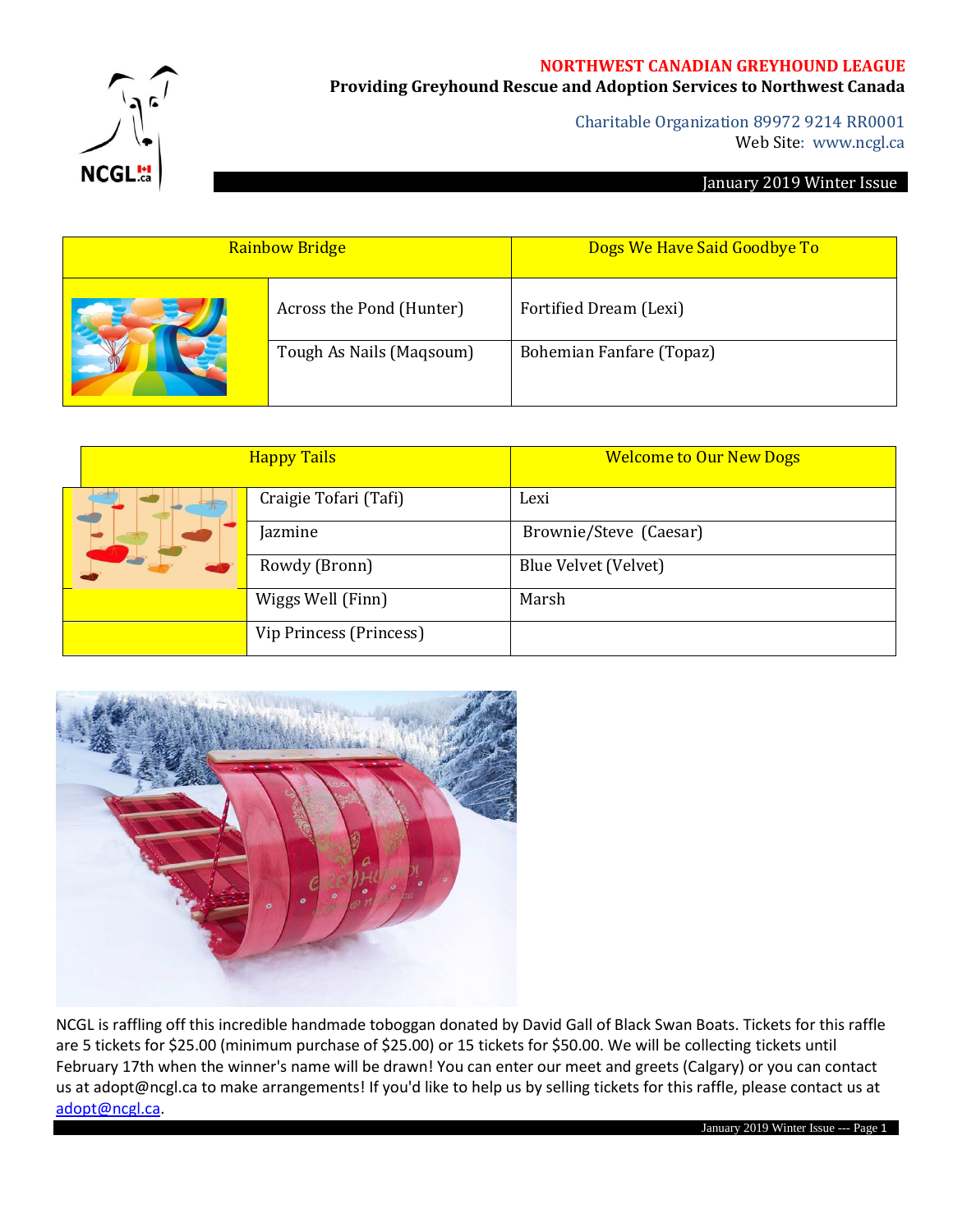## "FOR THE LOVE OF DOGS" BC VALENTINE GALA FUNDRAISER **COMMITS COMMITS COMMITS**

Northwest Canadian Greyhound League (NCGL) became a Registered Charity in the year 2000. Our mandate is to rescue and rehome retired racing Greyhounds, owner-surrendered Greyhounds and Greyhound mixes as well as other Sighthound breeds. Our Board of Directors are all volunteers and a large percentage of our Greyhound owners assist in offering their homes to foster incoming hounds as well as participate in our fundraising activities, such as Meet and Greets in PetSmart stores, picnics, Animal Expos and other events as they arise.

On Saturday, February 2nd, 2019 we are holding our second major fundraiser "**For the Love of Dogs"** to raise funds that will go towards our major expense, Veterinary fees. All of the hounds that come into our organization are completely vetted before being adopted out to approved forever homes. Our entire operation depends on donations because the adoption fees seldom cover the veterinary fees paid.

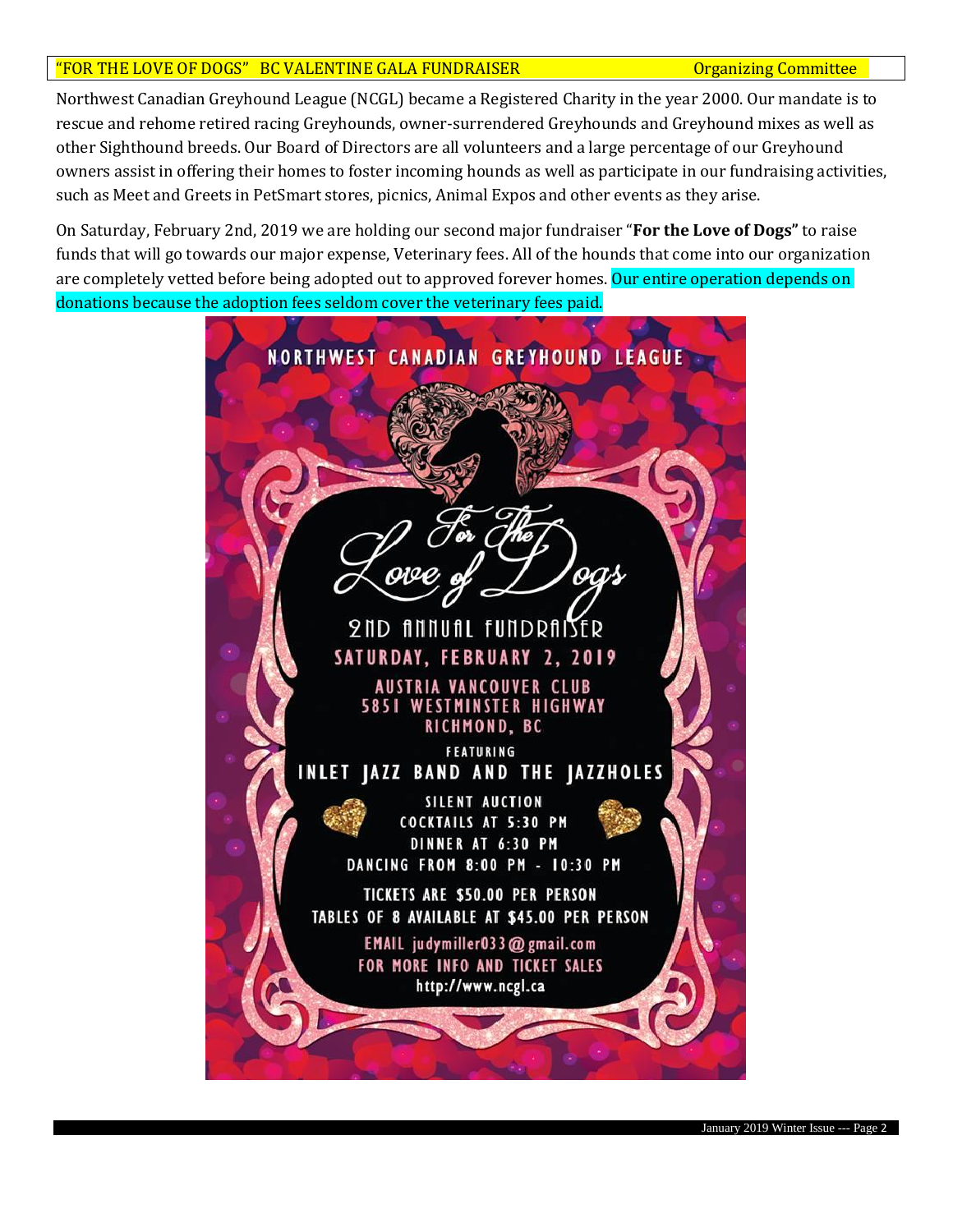Before you can look up your dog's pedigree, you need either its registered name or ideally its tattoo numbers from each ear. One ear has the litter registration number and the other has the month and year of the dog's birth and its litter letter, A,B,C, etc. (Example: September 2008 would be written 98 and then a letter A, B, C).

Sometimes the tattoos are difficult to read. You may have them listed on the papers that came with your dog. If not, try shining a flashlight behind the dog's ear, as that often makes the tattoo clearer.

The litter number is the one you really need if you don't have a registered name (see more below).

Go to:

### <http://www.greyhound-data.com/>

If you have the dog's registered name, on the top left you will see Dog Search. Click that and type in the dog's name (spelling is important). That should take you to that dog's pedigree. Some dogs have similar names so you may be presented with a short list. For example, one of my previous dogs was Golden Flyer. When I type in his name to the database, I get:

| Name ^              | <u>Sex</u> | <b>Dob</b>         | <b>Land Color</b> | <b>Sire</b>             | <b>Dam</b>     | <b>DamSire</b>           |
|---------------------|------------|--------------------|-------------------|-------------------------|----------------|--------------------------|
| <b>Golden Flyer</b> | m          | <b>APR 1994 US</b> | $\overline{R}$    | <b>Voyager Two</b>      | Kc's Red Flame | $\mathbb{R}$ um Roller * |
| <b>Golden Flyer</b> | lm         | <b>JUN 1991 AU</b> | E                 | <b>Blazenka's Flyer</b> | Gainaway       | <b>Getaway King</b>      |

Choose the one that is likely your dog. My dog was registered in US not AU which is Australia so I know it is the first one. Click on the name, and you get to his page. You can probably also do it right from this article. Since the sex of the dogs may be different, ignore any that don't match your dog. Color is also a clue. My dog was a red fawn (RF) not fawn (F).

Due to a large amount of spam, the database now requires that you set up a login ID and password. The screen will pop up with a login box – look above that and in red you will see create new account. Click that and follow the directions. This will allow you to view at any time by logging in. (There are occasional notice emails from the database, but they can be deleted and they do not sell your information).

Once you've logged in there, you will see the dog's sire and dam names, and much farther back. You can scroll down the page and at the bottom you will see a list of all the dam's offspring. From this find your dog and look for others with the same birthday so you know which are your dog's siblings. You can click on any dog's name from anywhere at the bottom or in the pedigree and it will take you to that dog's individual page. Off to one side of each dog's name on the bottom of the page, you will see how many races it has been in, what it's best grade of race was, how many wins and second places it had. Again, most of the things there are linked if underlined so you can click on the number of races and it takes you to the race page.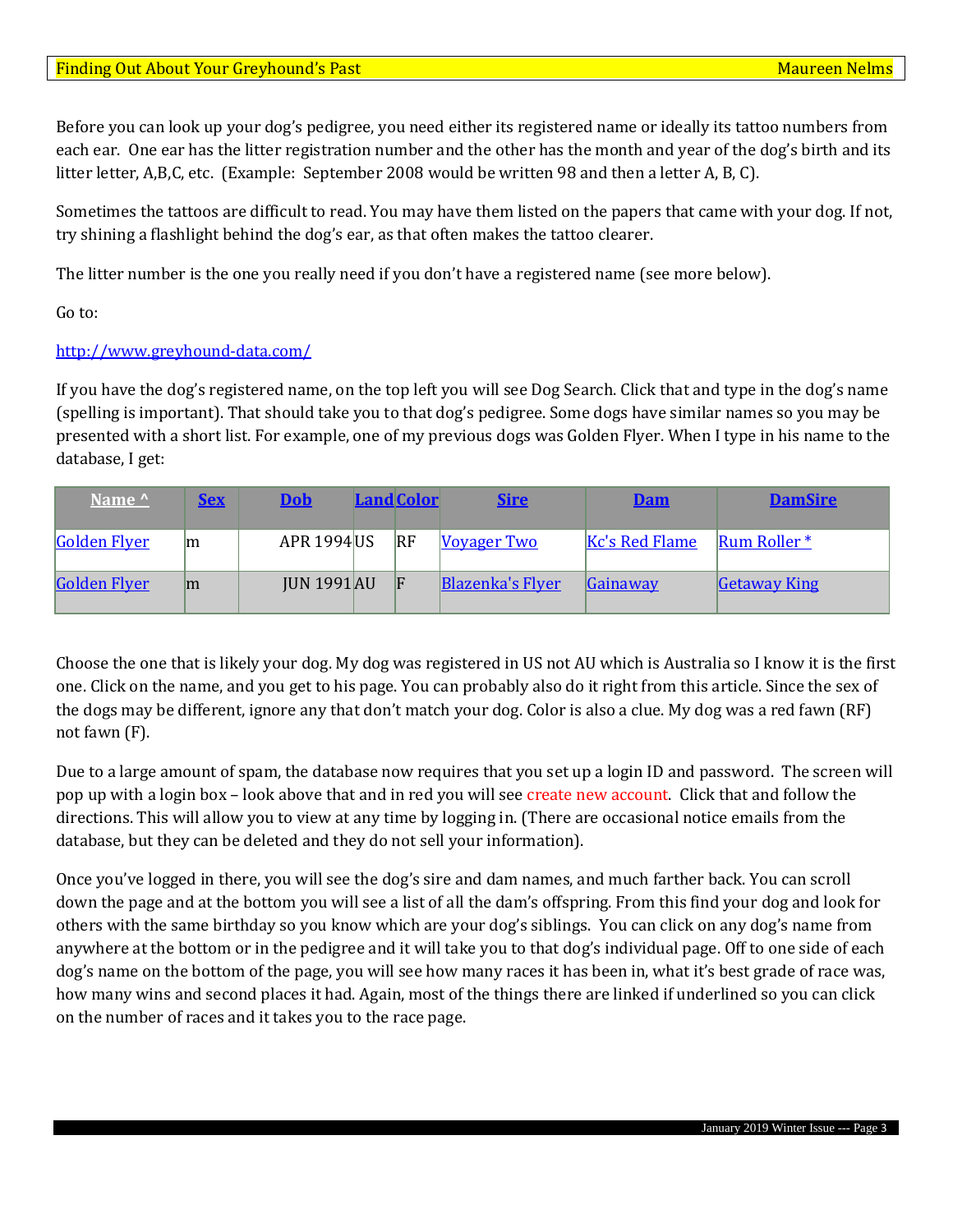On your dog's home page, across the top you will see X number of races. Click on that and it will take you to a list of every race your dog was in. You can see which tracks it raced at (click the track name to go to the track's website to

see what state it was in). You can see how far the dogs ran, what grade your dog raced in, which trap it started in (traps are the racing boxes the dogs start from, similar to starting gates for thoroughbred race horses), how it placed in the race (there are normally 8 dogs per race), a short comment about the dog's trip in the race (i.e. bumped far turn), what dog won the race, etc. If you are really, really lucky, the last column is film. If there is a little piece of film beside one of those races, you can actually click it and watch your dog race! How cool is that?

There is also a link for offspring. Unless you adopted a brood or sire, your dog likely has no offspring. But if it did, it will say X number of offspring. Click on that and it will take you to all that dog's offspring and will list (for broods) which sire fathered each pup. You can also click on the pups' names and go to their page. If you happened to adopt a retired sire, the number of offspring can be enormous (literally thousands because they keep frozen semen).

If your dog did not come with a registered name, you may still be able to find out some information about it.

Using the same website, across the top you will see Tattoo. Click on that and it opens a box for right ear and left ear. Leave off gender, under Land select USA – occasionally one will come from Ireland, so try that if USA doesn't work leave off birth year unless you are sure and type the tattoos into the right ear, left ear spot. Instead of typing the litter letter though, put an \* (i.e., put 98\* for September 2008). This way if one of your dog's siblings was registered but your dog was not, you will still find the pedigree and siblings of your dog. Sometimes you can even find that they did indeed race a few times and now you have their registered name.

The database has hundreds of thousands of dogs in it, but it is not actually a requirement of owners/trainers to enter their dogs into it. And long deceased dogs often aren't there either. So it is possible you won't find your dog. But dogs are added all the time, so keep checking.

I have managed, just from tattoos, to find a lot of dogs' pedigrees when the dog itself was not individually registered. (Litter registration for breeders is required, but after that, dogs that will race must also be individually registered and if the dog isn't going to race, the breeder won't spend the extra money to individually register it.)

When you are on that page you can also add things like current pictures of your dog. You can add your name as owner and adoption groups often post a little picture of a house and a notice: This dog was rehomed by Name of Adoption Group. You can also add a little bit of info such as what I put on Flyer's page: This dog retired in 2002 and now lives in Victoria.

I have also, through adoption groups listed on the pages of my dog's siblings, found the owners of my dog's siblings and emailed them. Just email the adoption group, explain that you have a sibling of X dog and ask if they will forward your email address to the owners of your dog's sibling. Then they can contact you if they want to. We usually find that many are adopted on the opposite side of the continent but it's fun to exchange pictures and stories and find similarities in their personalities.